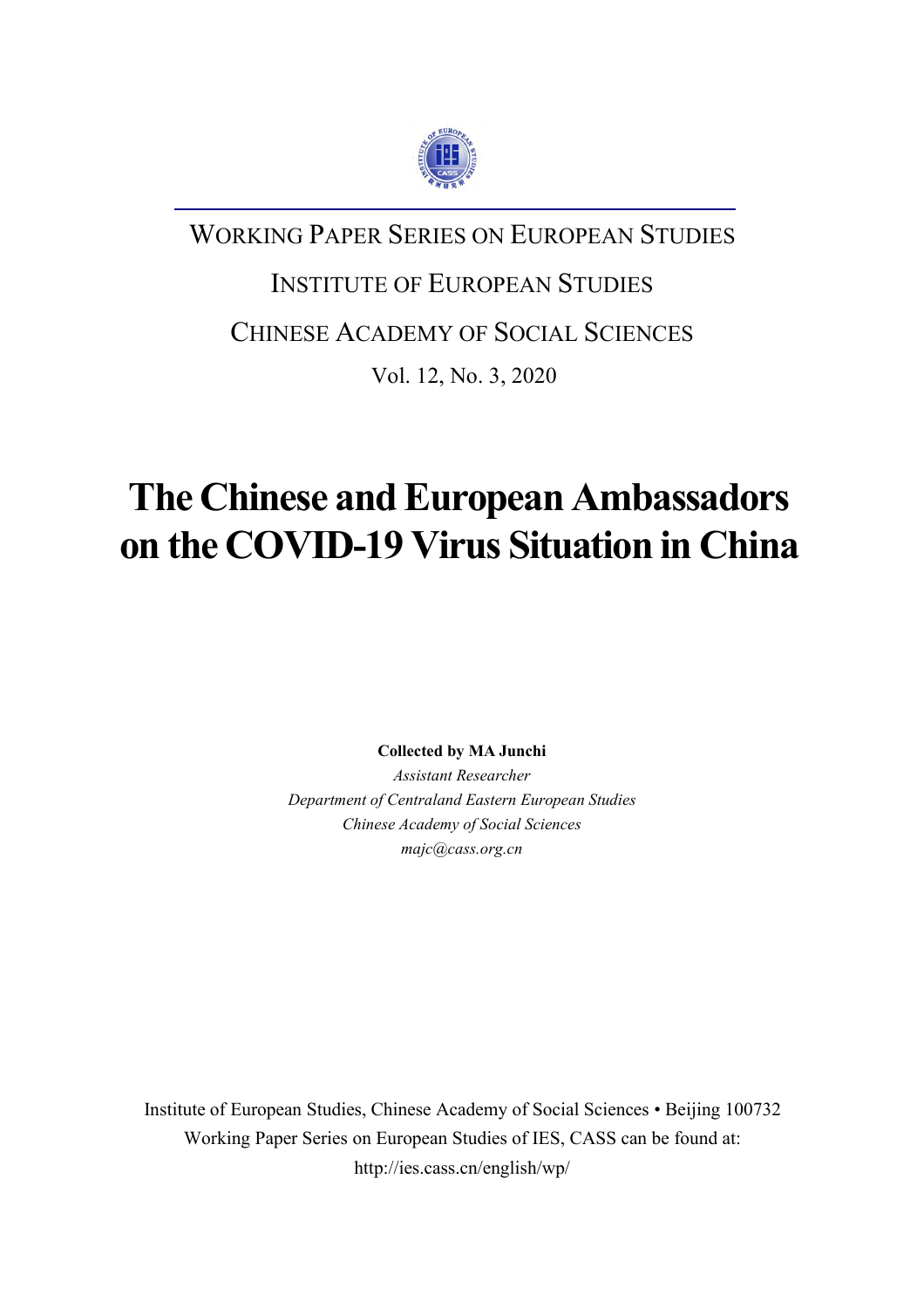All rights reserved. No part of this paper may be reproduced in any form without permission of the author.

Collected by MA Junchi Institute of European Studies, Chinese Academy of Social Sciences 5 Jianguomennei Dajie, Beijing 100732 **CHINA** 

Publications in the Series should be cited as: Author, Title, Working Paper Series on European Studies, Institute of European Studies, Chinese Academy of Social Sciences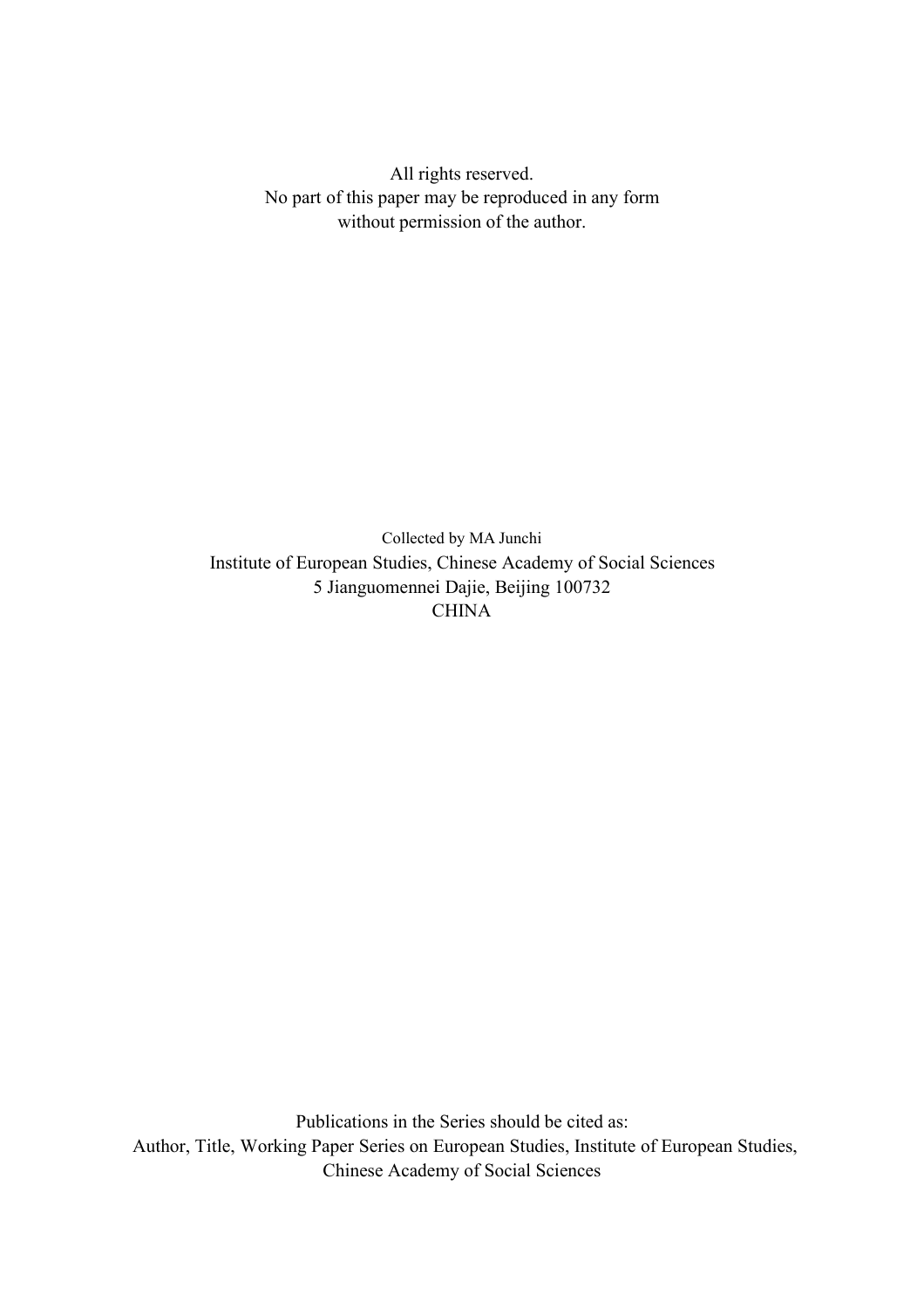#### **The Chinese and European Ambassadors on the COVID-19 Virus Situation in China** Collected by MA Junchi<sup>[1](#page-2-0)</sup>

This report shows the opinions of Chinese Ambassadors to European countries and European Ambassadors to China on the COVID-19 virus situation. The materials are collected and excerpted from their public speeches, interviews, articles, letters and video clips, updated until February 29, 2020. Their opinions not only reflect the attitude of their governments and states, but also are more exposed to the country where they are appointed to. Therefore, their words are fundamental to the potential China-Europe cooperation to work together against the virus.

However, due to the lack of materials in English in some cases, the words of some ambassadors are translated from Chinese into English by Ma Junchi himself, and due to the limited time, this report may not include all the speeches by Chinese and European ambassadors.

#### **1. The opinions ofthe Chinese Ambassadors to European countries**

The Chinese ambassadors to European countries offer a comprehensive picture about the situation and measures taken in China against virus. The Chinese ambassadors mainly elaborate on the following aspects: active cooperation with international community, the rapid and effective measures taken by China, the solidarity of Chinese people, the potential effect on Chinese economy and condemnation of the overreaction.

#### **(1) China's active cooperation with international community**

**H.E. Cao Zhongming, the Ambassador to Belgium:** China's efforts have been fully recognized by the World Health Organization and the international community. Acting in an open, transparent and responsible manner, China has maintained sound communication and coordination with Belgium and other international partners.[2](#page-2-1)

**H.E. Chen Bo, the Ambassador to Serbia:** Since the outbreak, the Chinese government has released information in a timely, open, transparent and responsible manner, and shared the virus gene sequence and other information with the WHO and other countries, including Serbia, as soon as possible. It is precisely because of the stringent measures taken by China that the number of infection cases outside China is less than 1% of the total number of cases. The WHO highly values China's decisive measures to fight the epidemic, and is confident in the Chinese government's ability to prevent and control the epidemic. China is fully responsible for fighting the epidemic, not only for China, but also for the health of people around the world.[3](#page-2-2)

<span id="page-2-0"></span><sup>&</sup>lt;sup>1</sup> MA Junchi, PhD Candidate, Assistant Researcher, Institute of European Studies, Chinese Academy of Social Sciences.

<span id="page-2-1"></span><sup>2</sup> http://be.chineseembassy.org/eng/sghd/t1743311.htm

<span id="page-2-2"></span><sup>3</sup> http://rs.china-embassy.org/chn/sgxx/sghd/t1742150.htm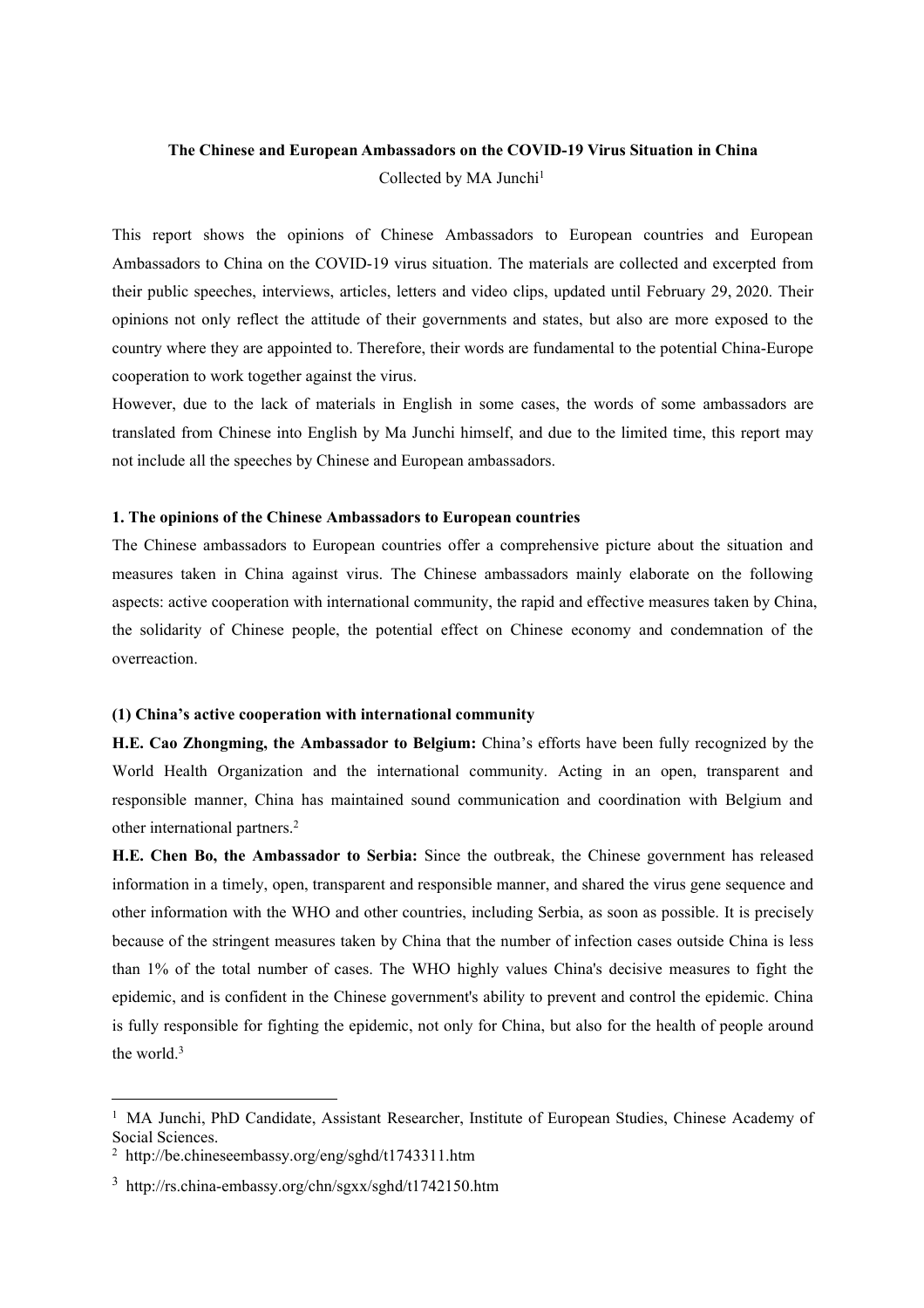**H.E. Chen Li, the Ambassador to Finland:** As Ambassador, I have always been thinking of what we should do and what we can do. Before the confirmed case, our embassy has already followed the outbreak closely, even during the Chinese New Year holidays. My colleagues and I have met our Finnish counterparts from different Ministries and Departments. We are trying our best to work with Finland to exchange information and provide assistance if needed. Our counsels are getting in touch with the Chinese community and travelers in Finland on a daily basis, keeping them aware of emergency preparedness.<sup>[1](#page-3-0)</sup>

**H.E. Dong Xiaojun, the Ambassador to Bulgaria:** The Chinese government attaches great importance to the life safety and physical health of foreigners in China, especially citizens of all countries in Wuhan, Hubei, and actively takes effective measures to resolve their reasonable concerns and requirements in a timely manner. The relevant departments of Hubei Province have opened a 24-hour consultation service hotline (027-87122256) for foreigners, foreign students and foreign tourism teams in Hubei. The Ministry of Foreign Affairs ofChina has set up a coordination mechanism to deal with epidemic prevention matters for diplomats and foreign nationals in China. [2](#page-3-1)

**H.E. Duan Jielong, the Ambassador to Hungary:** China iscooperating with the WHO and scientific researchers in many countries to identify the source and transmission of the virus, following closely the mutation of the virus, implementing the open sharing of relevant data and case information, and jointly studying the strategies and measures of prevention and control. The development of medicine and vaccines is also in full swing. [3](#page-3-2)

**H.E. Gui Congyou, the Ambassador to Sweden:** China has always maintained close communication and cooperation with the world's major CDCs and relevant countries, including the EU CDC, in accordance with the principle of openness and transparency. The epidemic is not only a challenge to China's public health security, but also a challenge to international public health security. We hope that countries will strengthen solidarity, follow WHO recommendations, avoid overreactions, maintain normal personnel and trade exchanges, and jointly defeat the epidemic.[4](#page-3-3)

**H.E. He Xiangdong, the Ambassador to Ireland:** China has strengthened cooperation with WHO and other countries in an open, transparent, and responsible manner, including notifying WHO of the epidemic situation, sharing gene sequence information, and actively responding to concerns of all parties. WHO and the international community highly value China's relevant initiatives.[5](#page-3-4)

**H.E. Jin Zhijian, the Ambassador to Iceland:** In the long course of history, the mankind has endured many difficulties but always managed to forge ahead. In these challenging times, we need more calm than panic, more standing together rather than seeking benefits at the expense of others. I believe that with the understanding and support of the international community, the Chinese government and people have full

<span id="page-3-0"></span><sup>&</sup>lt;sup>1</sup> http://fi.chineseembassy.org/chn/xwdt/t1738308.htm

<span id="page-3-1"></span><sup>2</sup> http://bg.chineseembassy.org/chn/dssghd/t1741670.htm

<span id="page-3-2"></span><sup>3</sup> http://hu.chineseembassy.org/chn/sgxxxyl/sgxwxyl/t1744932.htm

<span id="page-3-3"></span><sup>4</sup> http://www.chinaembassy.se/chn/sgxw/t1747756.htm

<span id="page-3-4"></span><sup>5</sup> http://ie.chineseembassy.org/chn/sggg/t1749863.htm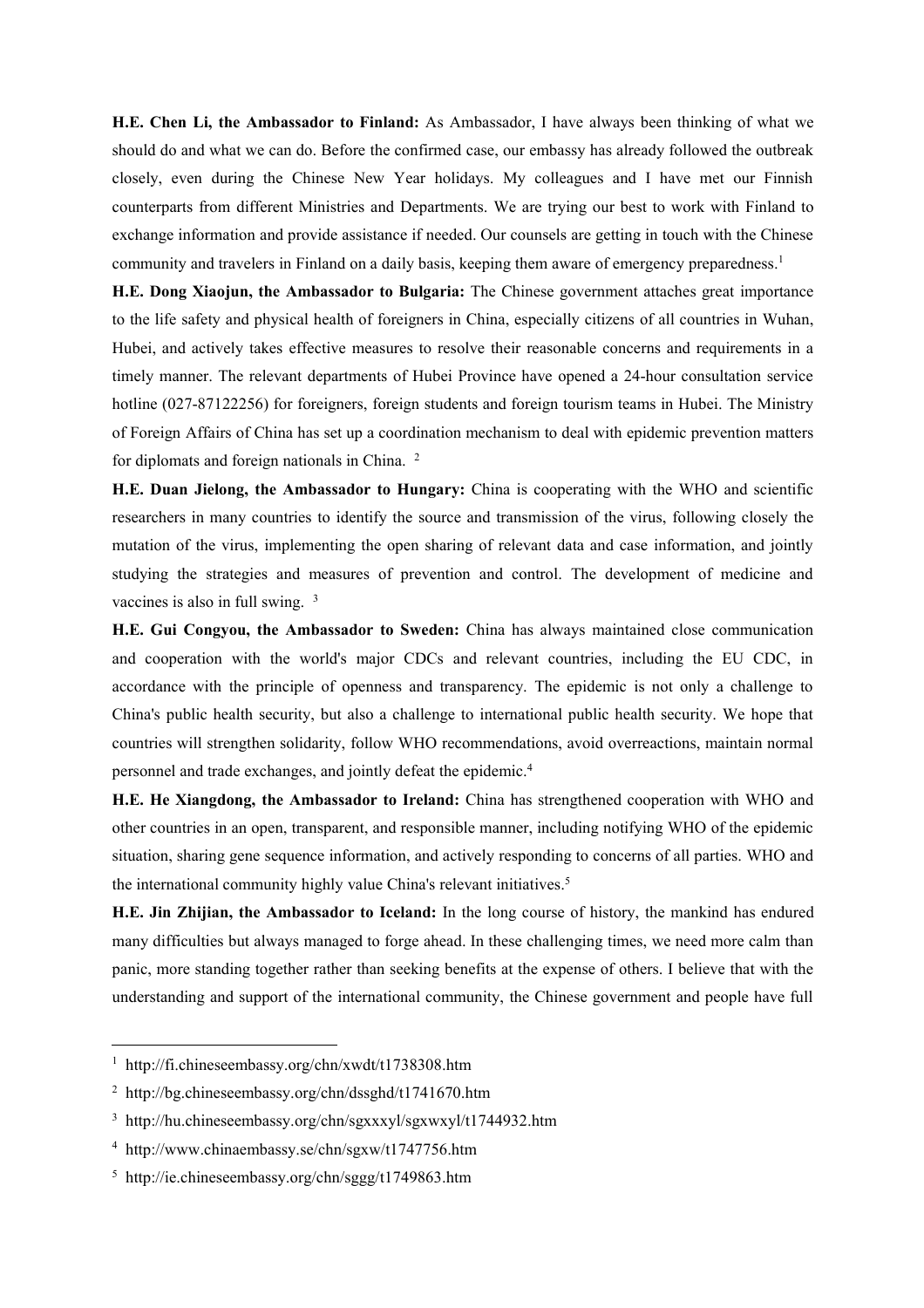**H.E. Zhou Ding, the Ambassador to Albania:** China has made every effort to prevent and control the spread of the epidemic and has also made important contributions to global epidemic prevention. After the outbreak, China carried out international cooperation to notify the WHO as soon as possible, and quickly share information about gene sequences. In the next stage, China will continue to strengthen communication, coordination and cooperation with WHO and other countries, accelerate the development of vaccines and treatment methods, work together to prevent and control the epidemic, and maintain global health and safety.[2](#page-4-1)

#### **(2) The rapid and effective measures taken by China**

**H.E. Cai Run, the Ambassador to Portugal:** An all-round, multi-level prevention and control system has been established, and all work is carried out in an open, transparent, scientific, and orderly manner. Experts started disease tracing timely, and prepared the diagnosis and treatment plan. Nearly 70 medical teams, more than 8,300 medical personnel have been dispatched from all over the country to Hubei Province. Provinces and municipalities initiated first-level alert to public health emergencies. <sup>[3](#page-4-2)</sup>

**H.E. Feng Tie, the Ambassador to Denmark:** The virus is a previously unknown virus. At the beginning of the outbreak, medical judgment took time, and government decision-making also took time. Wuhan is a very large city with a population of 11 million, two times larger than the population of Denmark. Declaring a public health emergency in such a city is a difficult decision, especially to avoid panic and prevent the epidemic from spreading more widely. The Chinese government puts people's lives first, and has taken prompt and effective measures to devote all its efforts to fighting the epidemic. Of course, we can do better. After any disaster, people will summarize and reflect on it, and provide a reference for similar situations in the future.<sup>[4](#page-4-3)</sup>

**H.E. Ji Ping, the Ambassador to Bosnia and Herzegovina:** The low mortality rate is mainly due to China's decisive, effective, orderly, and scientific prevention and control measures. We have initially developed a viral nucleic acid kit for detection in only 3 days. In just 10 days, we have completed the Huo Shen Shan Hospital with a building area of 33,900 square meters to treat patients. This is "China Speed" and is also the source of our confidence in winning the war.[5](#page-4-4)

**H.E. Li Chao, the Ambassador to Estonia:** Since the outbreak of the nCoV epidemic, prevention and control measures have always been the top priority of the Chinese government. Some most comprehensive and rigorous prevention and control measures have been taken, of which, many have been well beyond the standards of the International Health Regulations (2005). These efforts are fully recognized and highly

<span id="page-4-0"></span><sup>1</sup> http://is.chineseembassy.org/eng/zbgx/t1742370.htm

<span id="page-4-1"></span><sup>2</sup> http://al.chineseembassy.org/chn/zagx/zajw/t1739728.htm

<span id="page-4-2"></span><sup>3</sup> http://pt.chineseembassy.org/chn/sghd/t1742035.htm

<span id="page-4-3"></span><sup>4</sup> http://dk.china-embassy.org/chn/zdjl/t1743352.htm

<span id="page-4-4"></span><sup>5</sup> http://ba.chineseembassy.org/chn/sgxx/sghd/t1743442.htm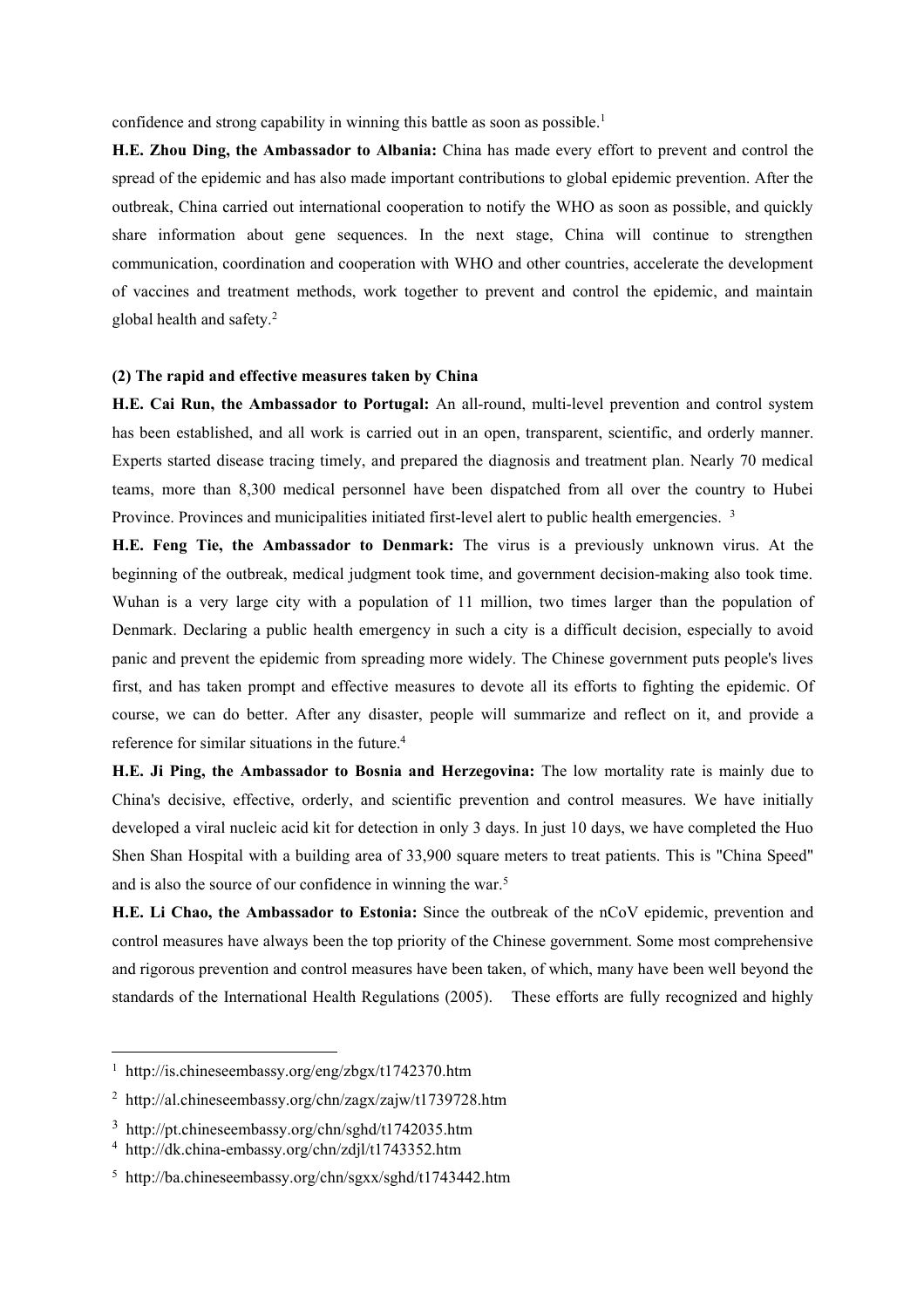**H.E. Liang Jianquan, the Ambassador to Latvia:** After the outbreak, especially after Wuhan adopting more stringent prevention and control measures, the Chinese government established a special coordination mechanism to do everything possible to increase the supply of daily necessities, coordinate the green channels for food, vegetables, medical supplies and other essential items. Other provinces and cities, as well as a large number of volunteers and donors, have greatly assisted the people of Hubei to overcome the difficulties.<sup>[2](#page-5-1)</sup>

**H.E. Xu Hong, the Ambassador to Netherland:** The first measure is to race againstthe disease and improve the diagnosis and treatment methods as soon as possible. The genetic sequence was first time detected and published to the public. The test reagents were quickly developed. The diagnosis and treatment solutions have been updated six times in one month. Three specific drugs have been put into clinical experiments and the use of recovered patients' plasma to treat critically ill patients has been promoted. In terms ofvaccine development, five technical approaches are moving forward simultaneously, and clinical trials application will be submitted in late April.[3](#page-5-2)

**H.E. Zhang Jianmin, the Ambassador to Czech Republic:** Confidence isbased on solid efforts. The campaign against the virus launched by the Chinese government is unprecedented in both scope and intensity. The entire nation has been mobilized. President Xi Jinping has convened top-level meetings to plan unified nationwide efforts. Premier Li Keqiang has visited the epicenter. A 1,000-bed special hospital, built in 10 days, is already admitting patients and another one with 1,500 bedswill be ready in a couple of days. Other cities are sending medical professionals and supplies to support Wuhan. [4](#page-5-3)

**H.E. Zhang Ming, Head of the Chinese Mission to the European Union:** Openness and transparency are the most powerful weapons against the epidemic. Since the outbreak, the number of cases has been reported on a daily basis and the reporting is mandatory even for localities where no cases appear. And there are daily media briefings from the central and localgovernments. The central government is stepping up supervision and asking the public to provide clues about under-reporting and cover-ups. Those involved in such behavior shall be held accountable.<sup>[5](#page-5-4)</sup>

**H.E. Zhang Qiyue, the Ambassador to Greece:** Thanks to the arduous efforts of the Chinese government and people, the prevention and control work has achieved positive results, and the epidemic situation has turned into positive changes. This is a critical stage of the epidemic prevention and control. The Chinese government and people will continue to do a good jobl. China has strong mobilization capabilities, rich experience in responding to public health incidents, and the full support of friendly countries such as Greece. We are fully confident and capable of winning the battle against epidemic.<sup>[6](#page-5-5)</sup>

<span id="page-5-0"></span><sup>1</sup> http://ee.chineseembassy.org/eng/dssghd/t1747639.htm

<span id="page-5-1"></span><sup>2</sup> http://lv.china-embassy.org/chn/xwdt/t1742948.htm

<span id="page-5-2"></span><sup>3</sup> http://nl.chineseembassy.org/eng/xwdt/t1749819.htm

<span id="page-5-3"></span><sup>4</sup> http://cz.chineseembassy.org/chn/zxdt/t1742852.htm

<span id="page-5-4"></span><sup>5</sup> http://www.chinamission.be/eng/mh/t1746645.htm

<span id="page-5-5"></span><sup>6</sup> http://gr.chineseembassy.org/chn/zxhd/t1745079.htm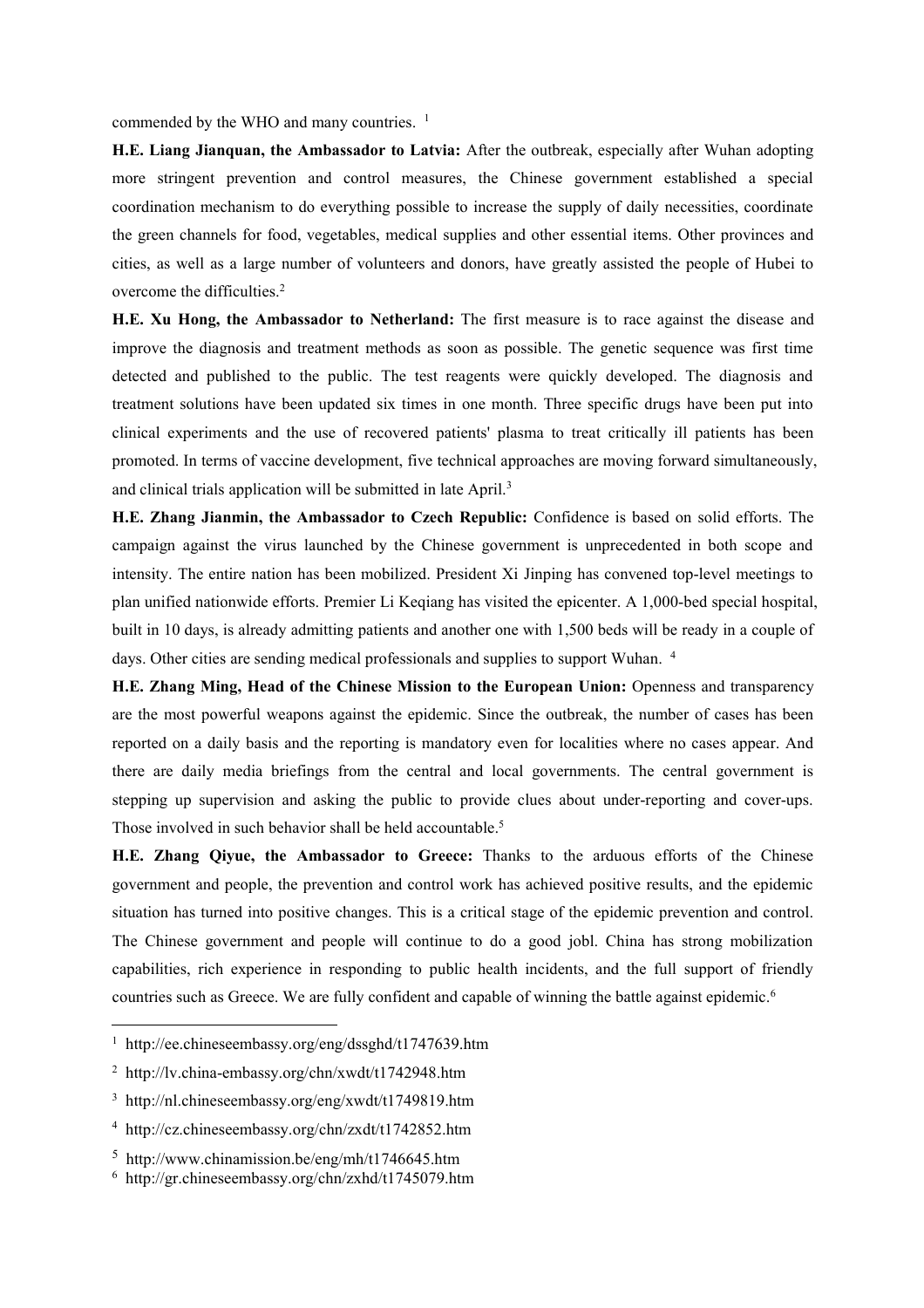#### **(3) The solidarity of Chinese people**

**H.E. Li Junhua, the Ambassador to Italy:** These measures taken by the Chinese government are designed to protect the health and lives of the people. I am very confident to say that the vast majority of Chinese sincerely understand, agree and support. Indeed, when we took these measures, it caused some inconvenience to the normal lives of some people. But we all know that we need to deal with it under such a extreme situation. $<sup>1</sup>$  $<sup>1</sup>$  $<sup>1</sup>$ </sup>

**H.E. Shen Zhifei, the Ambassador to Lithuania:** Nearly 20,000 medical staff across the country took the initiative to ask for going to the front line to treat patients; tens of thousands ofbuilders fought day and night to build and rebuild many hospitals. Enterprises around the world are working hard to produce medical supplies, and express delivery companies have opened up "green channels" to give priority to ensuring that supplies of protective supplies and living materials are continuously shipped to areas under severe epidemics.<sup>[2](#page-6-1)</sup>

**H.E. Xu Erwen, the Ambassador to Croatia:** the Chinese government has quickly established a country-wide inter-agency working group system, led by Prime Minister Li Keqiang . Across the country, the preventative and control apparatus is fully mobilized, deployed and strengthened. Within a very short time, China has put in place a multi-level prevention and control system and has taken the most comprehensive and rigorous protection measures to cover the entire country.[3](#page-6-2)

#### **(4) Condemnation of the overreaction**

**H.E. Geng Wenbing, the Ambassador to Switzerland:** The leak of the virus from a laboratory is a classic conspiracy theory. So far, experts around the world are exploring the source of the epidemic. It is almost certain that the virus originated from some wild animal. This virus is called "new coronavirus" because it is an unknown new virus, not an "old virus" in the laboratory. China implements the strictest management of virus laboratories, and "leakage" is purely smearing and rumor.<sup>[4](#page-6-3)</sup>

**H.E. Huang Xingyuan, the Ambassador to Cyprus:** Some Western media in the United States and European countries have started to use the epidemic as a tool to discredit China. Under normal circumstances, when a country is responding to an epidemic, the international community should lend a helping hand, and China's active response to the epidemic has been blamed and attacked for no reason. I can only say that some forces in the United States and the Europe have no intention of caring for the well-being of the Chinese people, but have pursued "double standards" without shame, and have tried their best to contain China. We do not want to see "consumption" of epidemics, making rumors,

3

<span id="page-6-3"></span><sup>4</sup> http://ch.chineseembassy.org/chn/dssghd/t1748390.htm

<span id="page-6-0"></span><sup>1</sup> http://it.china-embassy.org/chn/sbdt/t1747705.htm

<span id="page-6-1"></span><sup>2</sup> http://lt.china-embassy.org/chn/sgxw/t1746308.htm

<span id="page-6-2"></span>https://www.telegram.hr/price/kineska-ambasadorica-na-telegramu-govori-o-posljedicama-koronavirusa-d iskriminaciji-i-milijunima-koje-ulazu-da-ga-zaustave/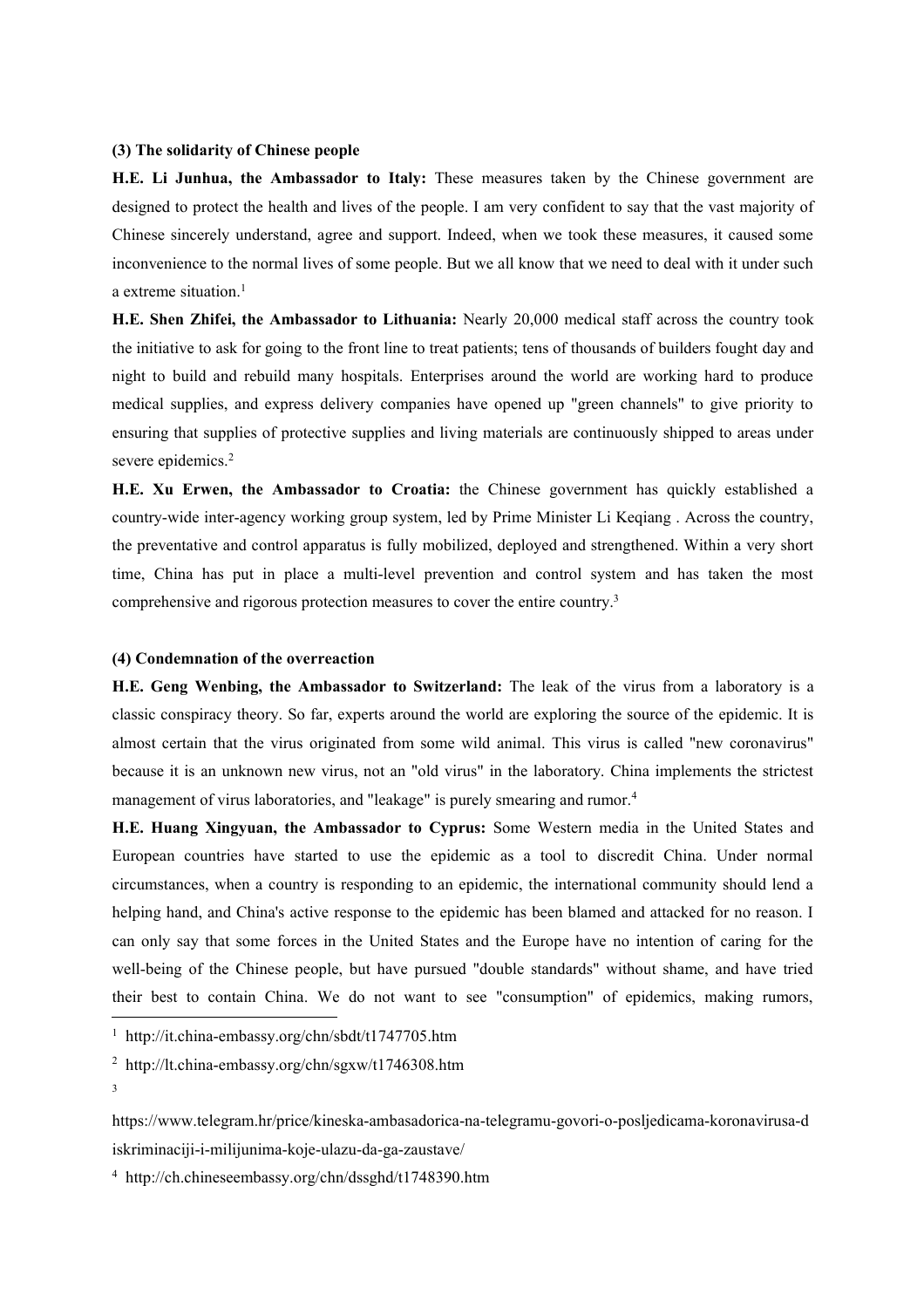**H.E. Liu Guangyuan, the Ambassador to Poland:** It is regrettable that some countries still ignore the recommendations of the WHO and insist on taking restrictive measures to China. They are disrupting the normal flow of people and goods, and spreading panic. This extreme approach is neither reasonable. Many insightful people in the United States believe that restrictive measures are obviously overreactions, which will only have an adverse effect on the control of the epidemic, make it harder for resources to reach the outbreak areas, and have a negative impact on the global economy.<sup>[2](#page-7-1)</sup>

**H.E.** Wang Shunging, the Ambassador to Slovenia: China's efforts are not only to protect the health of its own people, but also to safeguard the health of the people of the world. The WHO highly values China's work in fighting the epidemic and is confident in China's ability to control the epidemic. It is hoped that the Sloven side will adhere to objectiveness and rationality, respect the professional recommendations of WHO, and support the Chinese government and people's efforts to fight the epidemic.[3](#page-7-2)

**H.E. Wu Ken, the Ambassador to Germany:** In the face of unknown viruses, panic and rumors are often more terrifying than the outbreak itself. After scientific research and evaluation, WHO has called on countries not to place excessive restrictions on international travel and trade. Disease knows no borders. We are in an era of globalization in which the destinies of the nations are linked and shared. I hope that all parties can take an objective and rational view of the epidemic prevention and control work, and work together to address this global challenge.<sup>[4](#page-7-3)</sup>

#### **(5) The potential effect on Chinese economy.**

**H.E. Liu Xiaoming, the Ambassador to UK:** in an age of economic globalization, countries of the world find themselves invariably associated with one another and sharing the same destiny. China is the second largest economy in the world and an indispensable link in the global industrial chain. While mobilizing all forces within the country to combat the epidemic, China is also making the utmostefforts to resume normal economic activities, and remain committed to opening up and deepen international cooperation. This is China's most important contribution to the world economy at this critical moment.[5](#page-7-4)

**H.E. Lu Shaye, the Ambassador to France:** The epidemic did have an impact on China's economy, but the impact was temporary. On the premise of ensuring that the epidemic prevention and control is in place, the Chinese government will coordinate and promote the resumption of work and production, provide a strong material guarantee for the epidemic prevention and control, and maintain economic and social order. The government instructs enterprises to avoid staff gathering through rotation and other methods while ensuring productivity, and send contact person to large-scale enterprises to guide epidemic

<span id="page-7-0"></span><sup>1</sup> http://cy.china-embassy.org/chn/sghd/t1740079.htm

<span id="page-7-1"></span><sup>2</sup> http://pl.chineseembassy.org/chn/sghd/t1743048.htm

<span id="page-7-2"></span><sup>3</sup> http://si.chineseembassy.org/chn/xwdt/t1740252.htm

<span id="page-7-3"></span><sup>4</sup> http://de.chineseembassy.org/chn/sgyw/t1748064.htm

<span id="page-7-4"></span><sup>5</sup> http://www.chinese-embassy.org.uk/eng/ambassador/t1750785.htm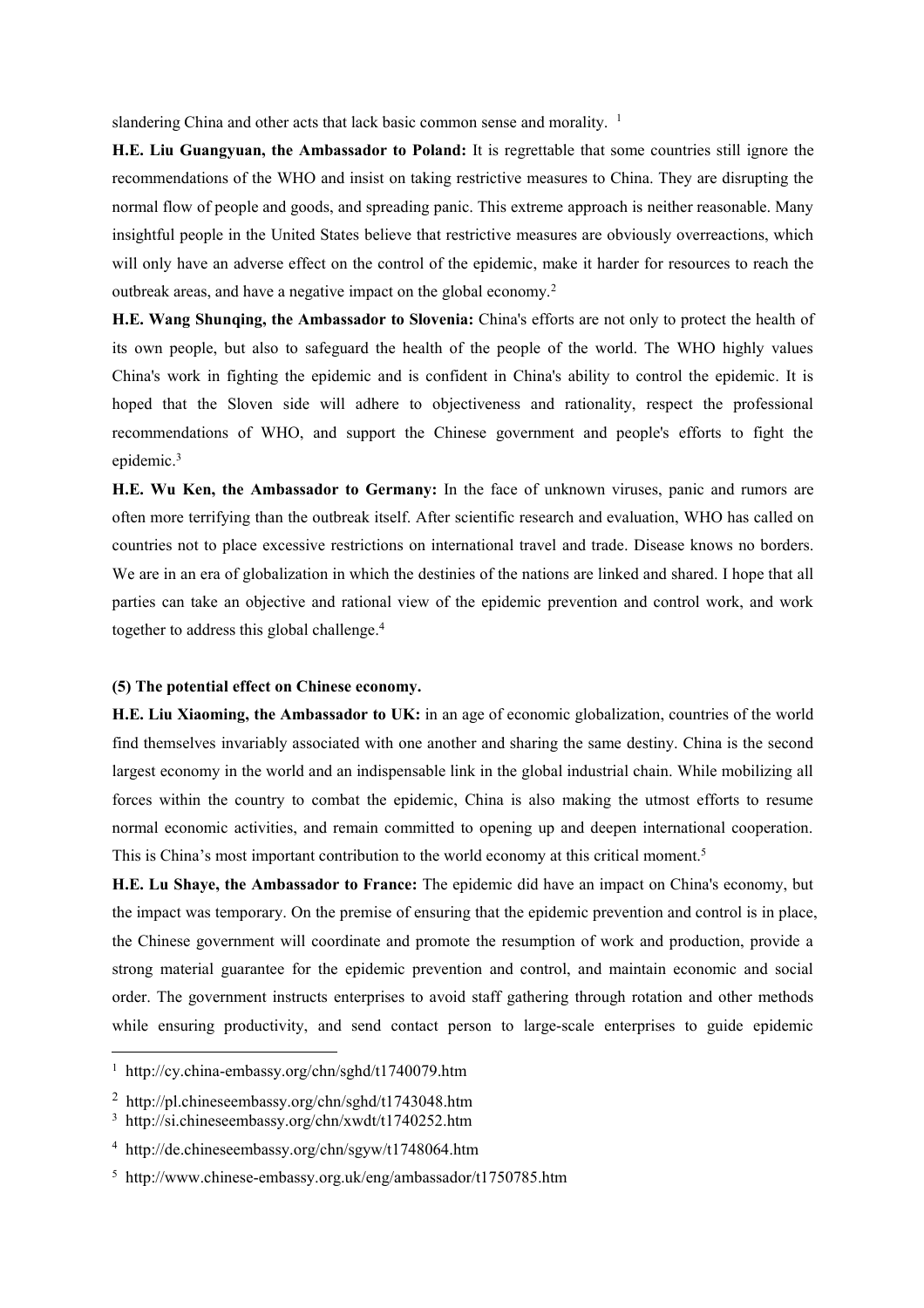prevention work, assist in solving equipment, manpower, and capital shortages, ensure the supply of raw materials and key parts, and ensure the normal operation of the industrial chain. China's economic growth may slow in the first quarter, but China's economy is resilient and has plenty of room for policy. It is believed that after the epidemic, as consumption rebounds, we will be able to achieve this year's economic growth target. $1$ 

**H.E. Xu Erwen, the Ambassador to Croatia:** in China, domestic companies are also making every effort to maintain and restore industrial production, and are doing their utmost to restore and maintain the supply chain to fulfill all international contracts and orders as soon as possible. The epidemic is currently having the biggest negative impact on service industries and services such as transportation, culture, tourism, hospitality and hospitality, as wellas the film and television programs and the entertainment industry. I would like to point out that this is a temporary impact in the short term and will not change the long-term sound foundations of the Chinese economy.<sup>[2](#page-8-1)</sup>

**H.E. Yi Xianliang, the Ambassador to Norway:** Despite the SARS epidemic in 2003,China's economy still achieved the expected growth in that year. As the world's second largest economy, China's economy is now more resilient. We are confident to minimize the impact of the epidemic on the economy and maintain a sound economic growth. [3](#page-8-2)

#### **2. The opinions ofthe European Ambassadors to China**

There are 18 European ambassadors in China who have delivered their support to China in the name of both his or her country and his or her own. All of them expressed sincere sympathy for Chinese people and great respect to the Chinese medical staff, and also have solid confidence in China's fight against the epidemic at the same time.

**H.E. Alenka Suhadolnik, the Slovenian Ambassador:** on behalf of the Republic of Slovenia, I express my sincere sympathy to all those who have lost their loved ones during the corona virus outbreak, bringing such distress to People's Republic of China.[4](#page-8-3)

**H.E. Basil Vasilica Constantinescu, the Romanian Ambassador:** I express firm support and sympathy to the Chinese government and people, China has taken very positive measures to stop the spread of the new coronavirus, and I believe China will surely win the fight against the epidemic. The Romanian people have been always standing with the Chinese people.<sup>[5](#page-8-4)</sup>

<span id="page-8-2"></span><sup>3</sup> http://no.chineseembassy.org/chn/zjsg/sgxw/t1743492.htm

<span id="page-8-3"></span><sup>4</sup> http://go2slovenia.cn/newsdetail.shtml?54847

<span id="page-8-4"></span>https://mbd.baidu.com/newspage/data/landingsuper?context=%7B%22nid%22%3A%22news\_990152437 7712294502%22%7D&n type=1&p from=3

<span id="page-8-0"></span><sup>1</sup> http://fr.chineseembassy.org/chn/ttxw/t1749407.htm

<sup>2</sup>

<span id="page-8-1"></span>https://www.telegram.hr/price/kineska-ambasadorica-na-telegramu-govori-o-posljedicama-koronavirusa-d iskriminaciji-i-milijunima-koje-ulazu-da-ga-zaustave/

<sup>5</sup>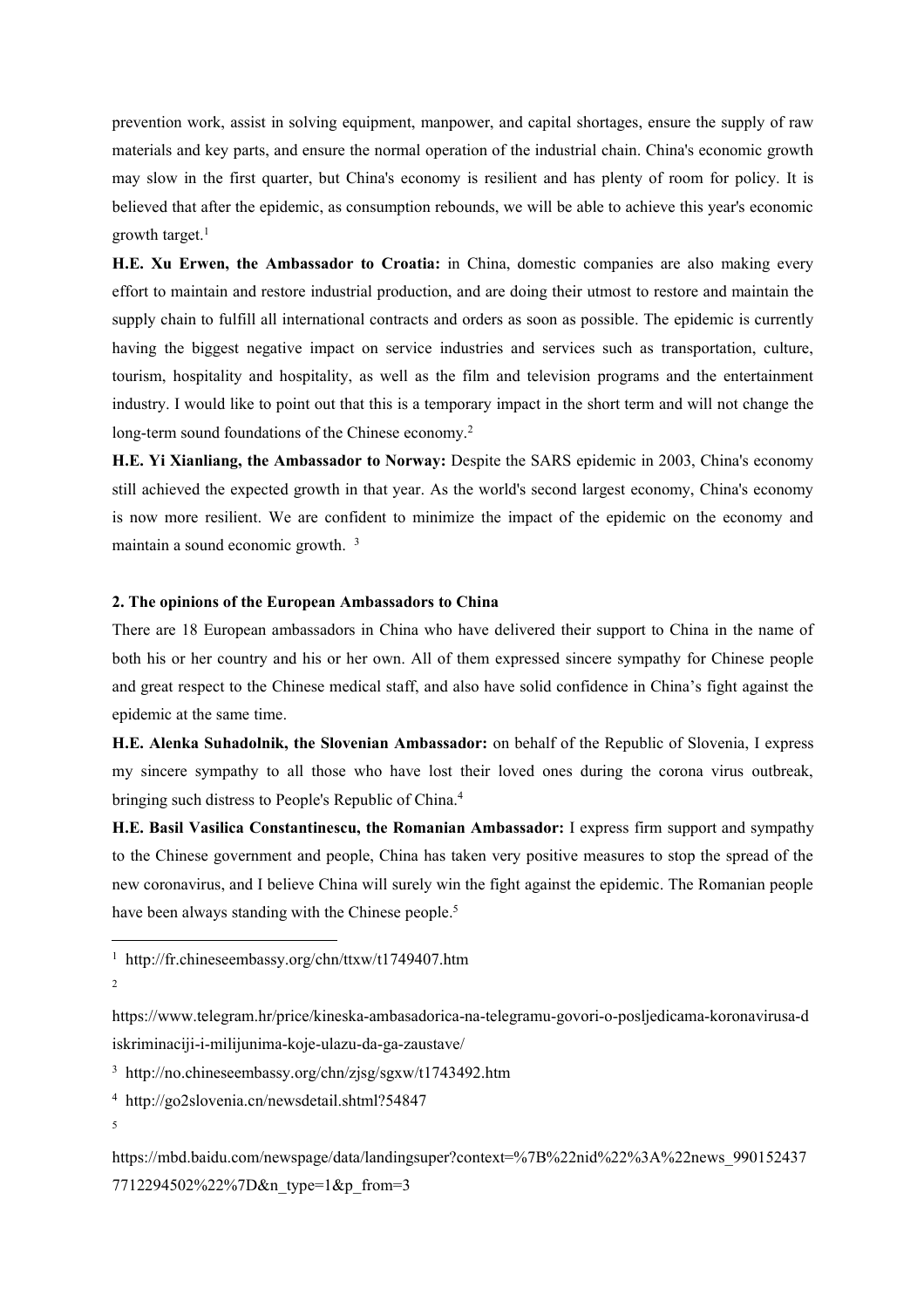**H.E. Bernardino Regazzoni, the Swiss Ambassador:** I commend extraodinary effort put in place by the Chinese government to fight the virus and the professionalism and commitment ofthe medical staffs on the ground. Hospital equipment is under way from Switzerland and will be delivered soon. Swiss private sector is mobilized to providing medical material and sharing knowledge to fight the epidemic.<sup>[1](#page-9-0)</sup>

**H.E. Clemens von Goetze, the German Ambassador:** We are full of admiration for the medical staff and many others who have exerted great efforts to protect the safety and health of the people and help them quickly return to normal life. In these difficult days, Germany and China are connected.<sup>[2](#page-9-1)</sup>

**H.E. Dame Barbara Woodward, the British Ambassador:** I am sure you like me, you won't anticipate the start of the yearof the rat to be quite so challenging. But it is been a privilege for me to remain in Beijing and to witness in the first hand the fortitude and resiliance of the Chinese people.<sup>[3](#page-9-2)</sup>

**H.E. Dario Mihelin, the Croatian Ambassador:** we are confident at all the main measures China is undertaking to control the serious contagion will bear fruit, and the situation will soon return to normal<sup>[4](#page-9-3)</sup>.

**H.E. Eoin O'Leary, the Irish Ambassador:** I express solidarity with Chinese people and government at this time of challenge.<sup>[5](#page-9-4)</sup>

**H.E. Friedrich Stift, the Austrian Ambassador:** we pay high tribute to the medical staffs fighting in Wuhan and other regions. They have made unimaginable contributions to helping others. I believe China can quickly stop and overcome the epidemic. Austria is willing to work together for this.[6](#page-9-5)

**H.E. Georgios Iliopoulos, the Greek Ambassador:** Greece stands together with the whole world and China in the fight against the novel coronavirus. The outbreak of the disease is a matter of global concern that requires deepening of international cooperation on all fronts in order to mitigate the consequences of the outbreak, limit its spread and safeguard public health. China's response against this challenge is decisive, and the Embassy of Greece trusts that our common efforts will prove decisive in winning this battle against the disease, the soonest possible. Our hearts and minds are with the Chinese people, especially those most severely affected in the Hubei area and the city of Wuhan [7](#page-9-6) .

**H.E. John Aquilina, the Maltese Ambassador:** I extend sincere condolence to the families and friends of those who passed away from us, and I also extend heartfelt best wishes for quick recovery to those who are still affected by the sickness.We also think of the frontline workers, doctors, nurses, transport workers, and all those people putting themselves in harms way in order that this virus may have a minimal impact.

7

<span id="page-9-0"></span><sup>&</sup>lt;sup>1</sup> https://finance.sina.cn/china/gjcj/2020-02-12/detail-iimxxstf0840457.d.html

<span id="page-9-1"></span><sup>&</sup>lt;sup>2</sup> https://weibo.com/deguoshiguan?profile ftype=1&is all=1# rnd1582890515611

<span id="page-9-2"></span><sup>3</sup> http://cn.chinadaily.com.cn/a/202002/21/WS5e4f5303a3107bb6b57a14bd.html

<span id="page-9-3"></span><sup>4</sup> http://opinion.haiwainet.cn/n/2020/0211/c353596-31715313.html

<span id="page-9-4"></span><sup>&</sup>lt;sup>5</sup> https://baijiahao.baidu.com/s?id=1659139042406083753&wfr=spider&for=pc

<span id="page-9-5"></span><sup>6</sup> http://news.cri.cn/20200212/43f7233f-460f-b7f3-e9f2-5c4021e2eec7.html

<span id="page-9-6"></span>https://www.mfa.gr/china/en/the-embassy/news/message-from-the-ambassador-of-greece-to-china-mr-geo rgios-iliopoulos.html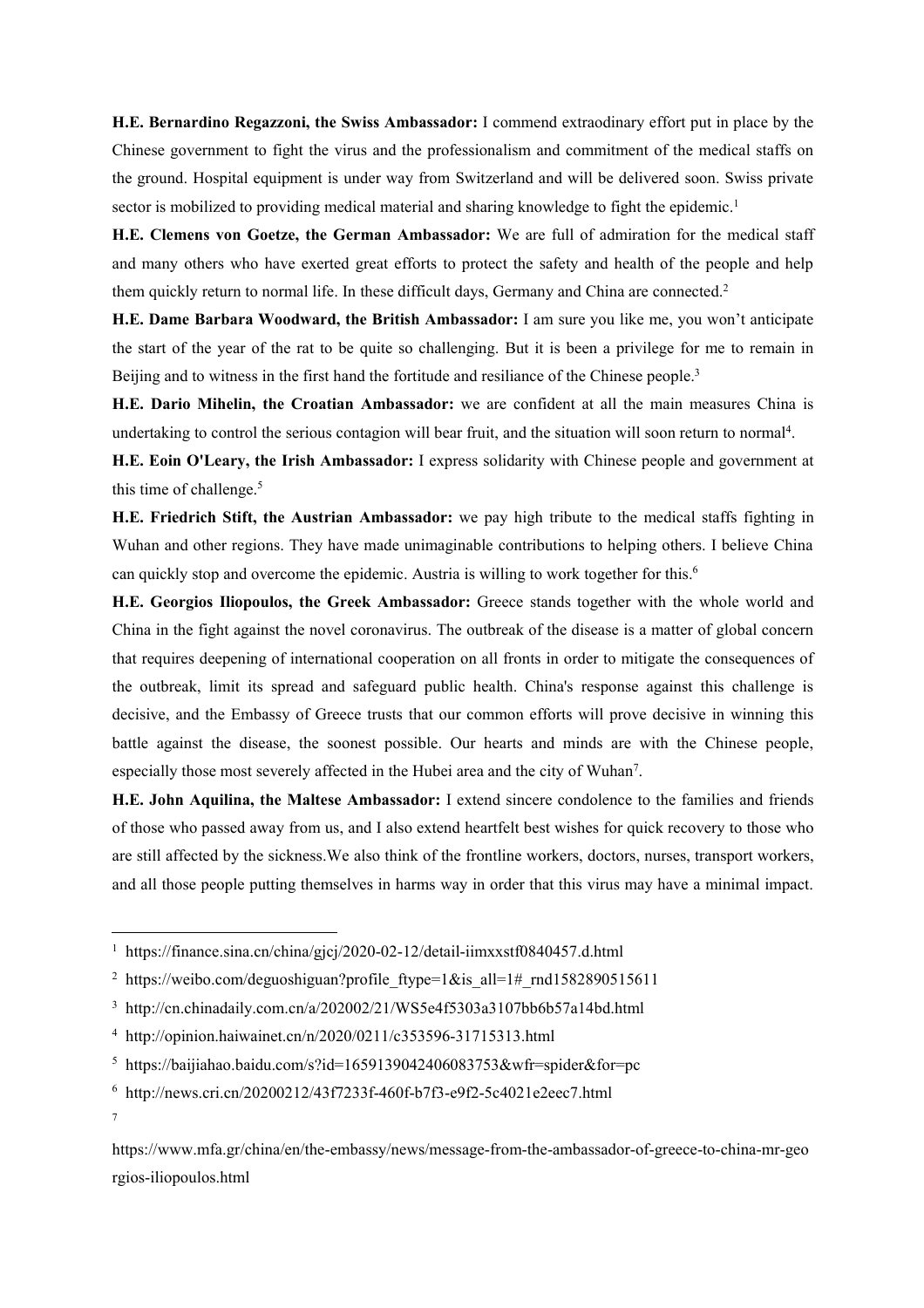**H.E. Luca Ferrari, the Italian Ambassador:** my first condolences go to the families ofvictims. I wish a quick recovery to those who are in medical treatment.I also commend the extreme efforts the Chinese government has been putting in place to combat the virus and curb the containment. Allow me finally to praise all the Chinese physicians, lab technicians, nurses, and many staff and volunteers, whose professionalism, dedication and commitment are the model to the whole world. To all of them, I wish to say, Italy stands by their sides. We are mastering all the efforts we can to support the Chinese medical staffs and volunteers in Wuhan. Your success will be our success.[2](#page-10-1)

**H.E. Milan Bačević, the Serbian Ambassador:** China's response to the epidemic prevention and control was rapid and effective. These powerful measures reflect the patriotism of the Chinese people, the full trust of the Chinese people in their leadership, and the determination of medical staffs to fight for the country. In this fight, many countries, regardless of their capabilities, provided China with assistance, not only expressed their sympathy for China's predicament, but also demonstrated their determination to work together with China. Although Serbia has limited capabilities, it will also contribute to China's prevention and control work at this moment.[3](#page-10-2)

**H.E. Monsieur Laurent Bili, the French Ambassador:** Facing the challenge of the epidemic, we stand with the Chinese people and paid tribute to the calm and courage shown by the Chinese people. The Chinese government is facing many challenges, under which the government takes necessary measures. We understand this. I really admire the mobilization that China has carried out throughout the country.<br>Especially the medical staff mobilized in Wuhan and elsewhere, have done extremely outstanding work. Besides, the ambassador also show his confidence in Chinese economy: In the short term, the epidemic will undoubtedly affect China and the global economic growth, but we believe that the Chinese economy will return to the growth track. China's strong economic development is in the interest of both China and its partners.[4](#page-10-3)

**H.E. Nicolas Chapuis, Head of the Delegation of the European Union**: (The ambassador) reiterates the EU side's support for the Chinese government and people in the fight against the epidemic, appreciates the heroic efforts made by the Chinese medical staff on the frontline in the fight against the epidemic, and expresses the willingness ofthe EU and its member states to stand together with the Chinese side to tackle the challenge brought by the epidemic. All embassies and consulates of EU member states in China are currently operating. The EU will continue to follow the outbreak closely and respond to it prudently.[5](#page-10-4)

**H.E. Pesti Máté, the Hungarian Ambassador:** the lives of the Chinese people have been greatly affected by the epidemic. During this difficult period, Hungary will, as always, support the Chinese

<span id="page-10-0"></span><sup>&</sup>lt;sup>1</sup> https://www.sohu.com/a/376392486\_99959939

<span id="page-10-1"></span><sup>&</sup>lt;sup>2</sup> http://www.chinanews.com/gi/shipin/cns-d/2020/02-14/news847939.shtml

<span id="page-10-2"></span><sup>3</sup> http://news.cri.cn/20200220/a5297e5f-abae-d473-7c54-4761cf0a2dca.html

<span id="page-10-3"></span><sup>4</sup> http://world.people.com.cn/n1/2020/0219/c1002-31595217.html

<span id="page-10-4"></span> $5$  https://www.fmprc.gov.cn/web/wjdt 674879/wjbxw 674885/t1741837.shtml